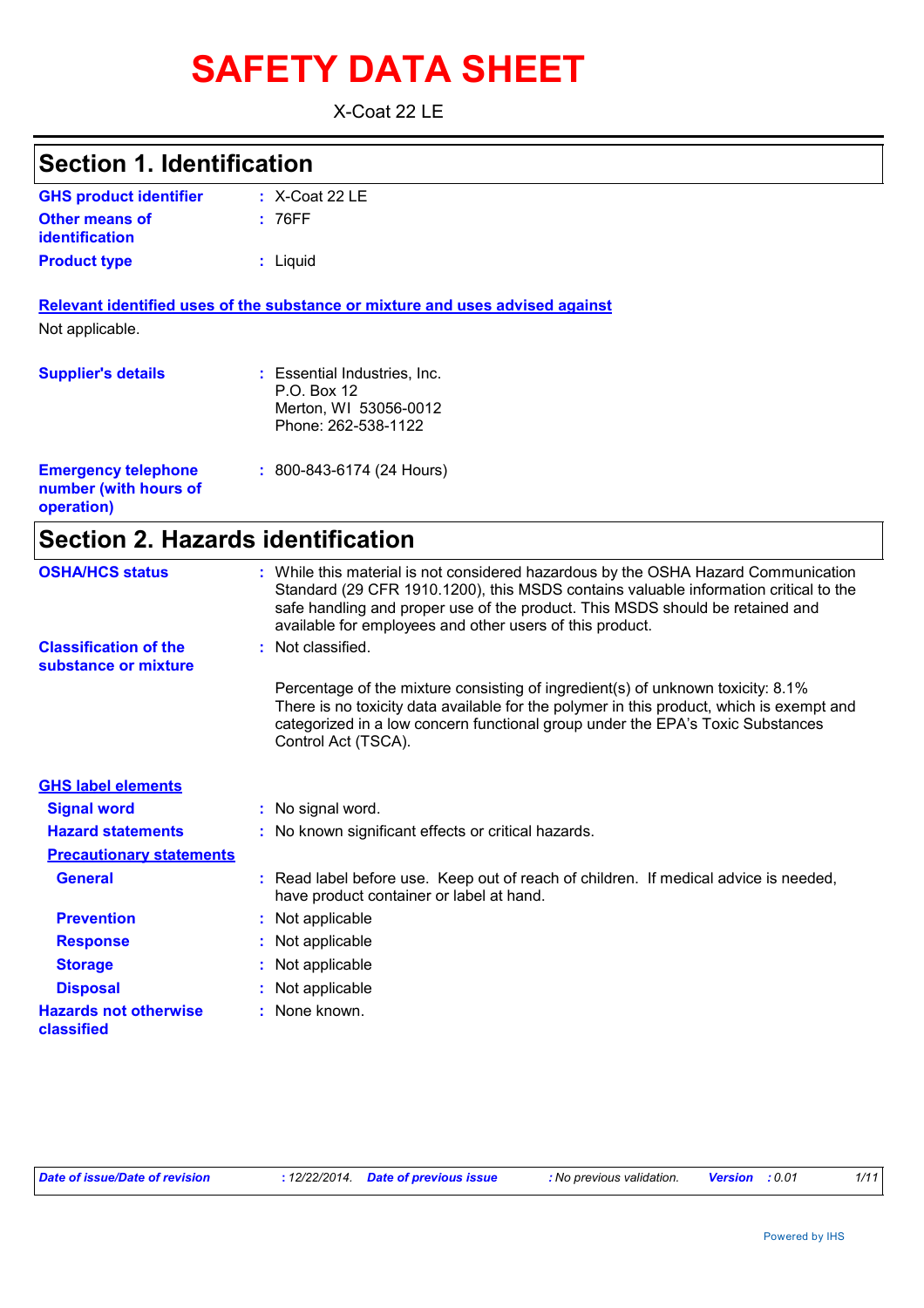# **Section 3. Composition/information on ingredients**

#### **Other means of Substance/mixture**

**identification**

**:** Mixture

**:** Not available

#### **CAS number/other identifiers**

| <b>CAS number</b>   | : Not applicable |
|---------------------|------------------|
| <b>Product code</b> | : 76FF           |

| <b>Ingredient name</b>              | $\frac{9}{6}$ | <b>CAS number</b> |
|-------------------------------------|---------------|-------------------|
| $ 2-(2-ethoxyethoxy)ethanol$        | $1 - 5$       | l 111-90-0        |
| $(2$ -methoxymethylethoxy) propanol | $1 - 5$       | 34590-94-8        |
| tris(2-butoxyethyl) phosphate       | $1 - 5$       | $78-51-3$         |

Any concentration shown as a range is to protect confidentiality or is due to batch variation.

**There are no additional ingredients present which, within the current knowledge of the supplier and in the concentrations applicable, are classified as hazardous to health or the environment and hence require reporting in this section.**

**Occupational exposure limits, if available, are listed in Section 8.**

## **Section 4. First aid measures**

#### **Description of necessary first aid measures**

| <b>Eye contact</b>  | : Immediately flush eyes with plenty of water, occasionally lifting the upper and lower<br>eyelids. Check for and remove any contact lenses. Get medical attention if irritation<br>occurs.                                                                                                                                                            |
|---------------------|--------------------------------------------------------------------------------------------------------------------------------------------------------------------------------------------------------------------------------------------------------------------------------------------------------------------------------------------------------|
| <b>Inhalation</b>   | : Remove victim to fresh air and keep at rest in a position comfortable for breathing. Get<br>medical attention if symptoms occur. In case of inhalation of decomposition products in<br>a fire, symptoms may be delayed. The exposed person may need to be kept under<br>medical surveillance for 48 hours.                                           |
| <b>Skin contact</b> | : Flush contaminated skin with plenty of water. Remove contaminated clothing and<br>shoes. Get medical attention if symptoms occur.                                                                                                                                                                                                                    |
| <b>Ingestion</b>    | : Wash out mouth with water. Remove victim to fresh air and keep at rest in a position<br>comfortable for breathing. If material has been swallowed and the exposed person is<br>conscious, give small quantities of water to drink. Do not induce vomiting unless<br>directed to do so by medical personnel. Get medical attention if symptoms occur. |

#### **Most important symptoms/effects, acute and delayed**

| <b>Potential acute health effects</b> |                                                                                                                     |
|---------------------------------------|---------------------------------------------------------------------------------------------------------------------|
| <b>Eye contact</b>                    | : No known significant effects or critical hazards.                                                                 |
| <b>Inhalation</b>                     | Exposure to decomposition products may cause a health hazard. Serious effects may<br>be delayed following exposure. |
| <b>Skin contact</b>                   | : No known significant effects or critical hazards.                                                                 |
| <b>Ingestion</b>                      | : No known significant effects or critical hazards.                                                                 |
| <b>Over-exposure signs/symptoms</b>   |                                                                                                                     |
| <b>Eye contact</b>                    | : No specific data.                                                                                                 |
| <b>Inhalation</b>                     | : No specific data.                                                                                                 |
| <b>Skin contact</b>                   | : No specific data.                                                                                                 |
| <b>Ingestion</b>                      | No specific data.                                                                                                   |

#### **Indication of immediate medical attention and special treatment needed, if necessary**

| Date of issue/Date of revision<br>: 12/22/2014. Date of previous issue<br>: No previous validation.<br><b>Version</b> : 0.01 |  |  |  |  |  |  | 2/11 |
|------------------------------------------------------------------------------------------------------------------------------|--|--|--|--|--|--|------|
|------------------------------------------------------------------------------------------------------------------------------|--|--|--|--|--|--|------|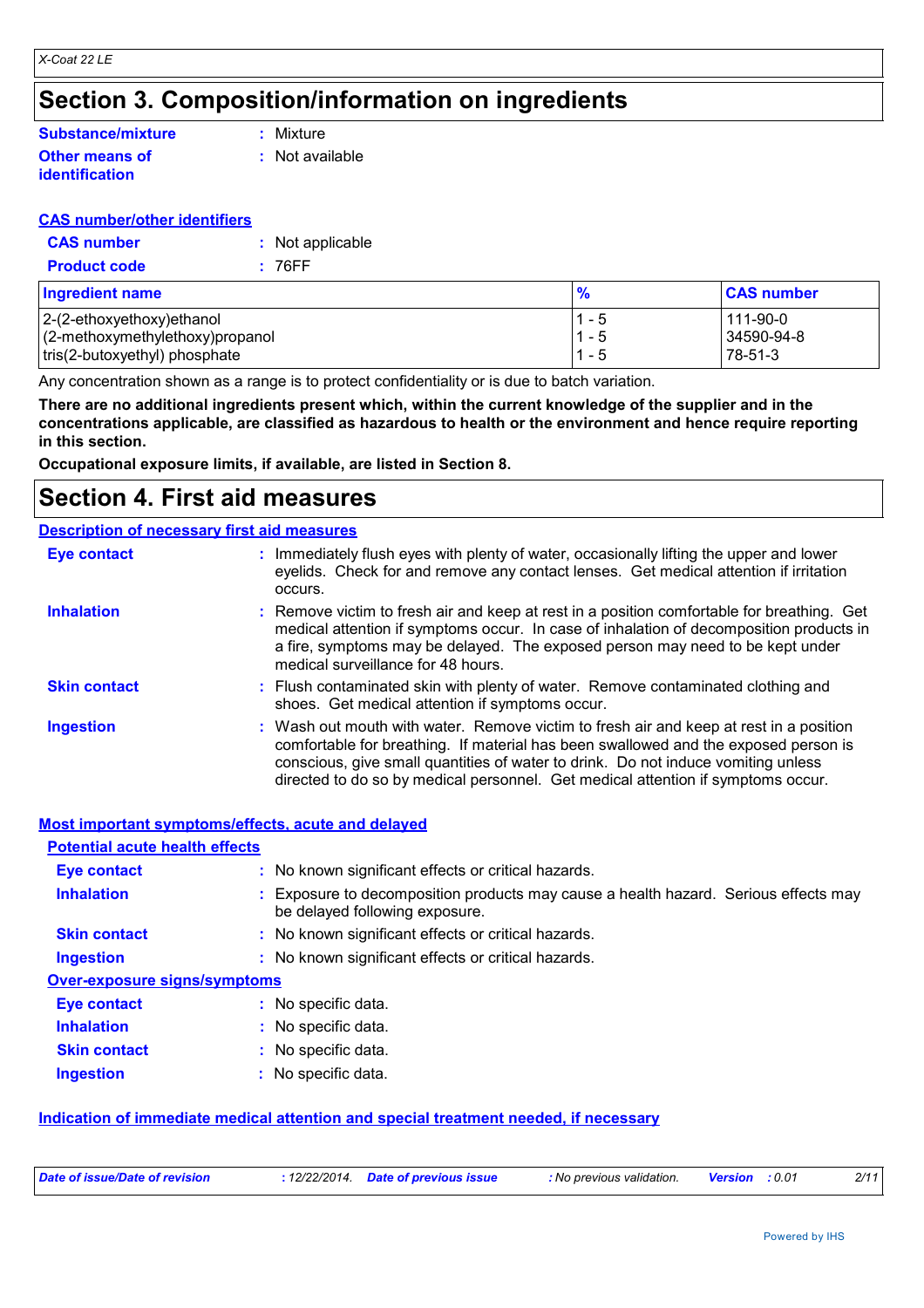# **Section 4. First aid measures**

| <b>Notes to physician</b>         | : In case of inhalation of decomposition products in a fire, symptoms may be delayed.<br>The exposed person may need to be kept under medical surveillance for 48 hours. |
|-----------------------------------|--------------------------------------------------------------------------------------------------------------------------------------------------------------------------|
| <b>Specific treatments</b>        | : No specific treatment.                                                                                                                                                 |
| <b>Protection of first-aiders</b> | : No action shall be taken involving any personal risk or without suitable training.                                                                                     |

#### **See toxicological information (Section 11)**

# **Section 5. Fire-fighting measures**

| <b>Extinguishing media</b>                               |                                                                                                                                                                                                     |
|----------------------------------------------------------|-----------------------------------------------------------------------------------------------------------------------------------------------------------------------------------------------------|
| <b>Suitable extinguishing</b><br>media                   | : Use an extinguishing agent suitable for the surrounding fire.                                                                                                                                     |
| <b>Unsuitable extinguishing</b><br>media                 | : None known.                                                                                                                                                                                       |
| <b>Specific hazards arising</b><br>from the chemical     | : In a fire or if heated, a pressure increase will occur and the container may burst.                                                                                                               |
| <b>Hazardous thermal</b><br>decomposition products       | Decomposition products may include the following materials:<br>carbon dioxide<br>carbon monoxide<br>nitrogen oxides<br>phosphorus oxides<br>metal oxide/oxides                                      |
| <b>Special protective actions</b><br>for fire-fighters   | : Promptly isolate the scene by removing all persons from the vicinity of the incident if<br>there is a fire. No action shall be taken involving any personal risk or without suitable<br>training. |
| <b>Special protective</b><br>equipment for fire-fighters | : Fire-fighters should wear appropriate protective equipment and self-contained breathing<br>apparatus (SCBA) with a full face-piece operated in positive pressure mode.                            |

# **Section 6. Accidental release measures**

|                                                              | <b>Personal precautions, protective equipment and emergency procedures</b>                                                                                                                                                                                                                               |
|--------------------------------------------------------------|----------------------------------------------------------------------------------------------------------------------------------------------------------------------------------------------------------------------------------------------------------------------------------------------------------|
| For non-emergency<br>personnel                               | : No action shall be taken involving any personal risk or without suitable training.<br>Evacuate surrounding areas. Keep unnecessary and unprotected personnel from<br>entering. Do not touch or walk through spilled material. Put on appropriate personal<br>protective equipment.                     |
| For emergency responders                                     | If specialised clothing is required to deal with the spillage, take note of any information<br>÷.<br>in Section 8 on suitable and unsuitable materials. See also the information in "For non-<br>emergency personnel".                                                                                   |
| <b>Environmental precautions</b>                             | : Avoid dispersal of spilled material and runoff and contact with soil, waterways, drains<br>and sewers. Inform the relevant authorities if the product has caused environmental<br>pollution (sewers, waterways, soil or air).                                                                          |
| <b>Methods and materials for containment and cleaning up</b> |                                                                                                                                                                                                                                                                                                          |
| <b>Small spill</b>                                           | : Stop leak if without risk. Move containers from spill area. Dilute with water and mop up<br>if water-soluble. Alternatively, or if water-insoluble, absorb with an inert dry material and<br>place in an appropriate waste disposal container. Dispose of via a licensed waste<br>disposal contractor. |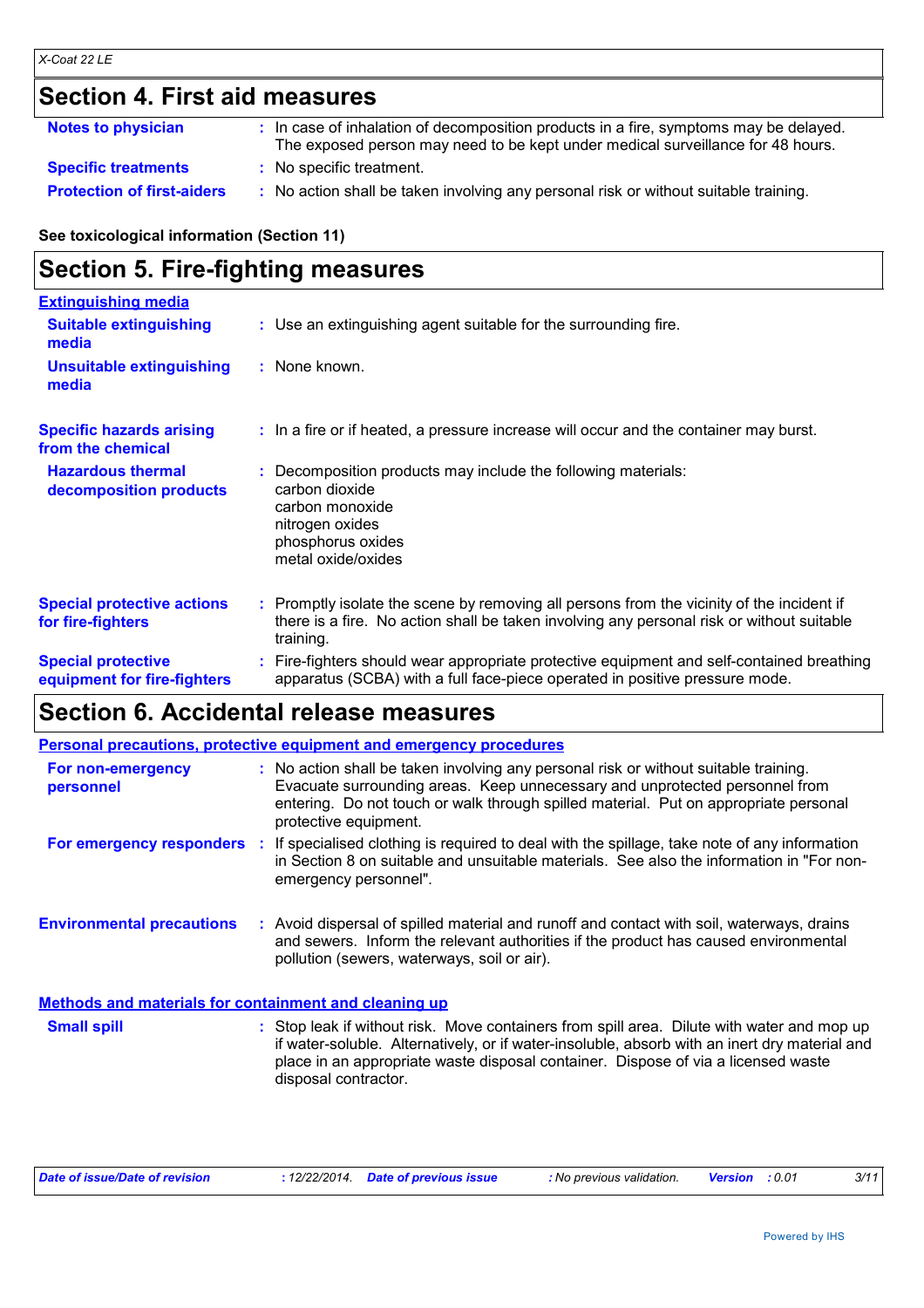# **Section 6. Accidental release measures**

| <b>Large spill</b> | : Stop leak if without risk. Move containers from spill area. Prevent entry into sewers,<br>water courses, basements or confined areas. Wash spillages into an effluent treatment<br>plant or proceed as follows. Contain and collect spillage with non-combustible,                                               |
|--------------------|--------------------------------------------------------------------------------------------------------------------------------------------------------------------------------------------------------------------------------------------------------------------------------------------------------------------|
|                    | absorbent material e.g. sand, earth, vermiculite or diatomaceous earth and place in<br>container for disposal according to local regulations (see Section 13). Dispose of via a<br>licensed waste disposal contractor. Note: see Section 1 for emergency contact<br>information and Section 13 for waste disposal. |

# **Section 7. Handling and storage**

| <b>Precautions for safe handling</b>                                             |    |                                                                                                                                                                                                                                                                                                                                                                                                                                                                                            |
|----------------------------------------------------------------------------------|----|--------------------------------------------------------------------------------------------------------------------------------------------------------------------------------------------------------------------------------------------------------------------------------------------------------------------------------------------------------------------------------------------------------------------------------------------------------------------------------------------|
| <b>Protective measures</b>                                                       |    | : Put on appropriate personal protective equipment (see Section 8).                                                                                                                                                                                                                                                                                                                                                                                                                        |
| <b>Advice on general</b><br>occupational hygiene                                 |    | : Eating, drinking and smoking should be prohibited in areas where this material is<br>handled, stored and processed. Workers should wash hands and face before eating,<br>drinking and smoking. Remove contaminated clothing and protective equipment before<br>entering eating areas. See also Section 8 for additional information on hygiene<br>measures.                                                                                                                              |
| <b>Conditions for safe storage,</b><br>including any<br><b>incompatibilities</b> | ÷. | Store in accordance with local regulations. Store in original container protected from<br>direct sunlight in a dry, cool and well-ventilated area, away from incompatible materials<br>and food and drink. Keep container tightly closed and sealed until ready for use.<br>Containers that have been opened must be carefully resealed and kept upright to<br>prevent leakage. Do not store in unlabeled containers. Use appropriate containment to<br>avoid environmental contamination. |

# **Section 8. Exposure controls/personal protection**

#### **Control parameters**

#### **Occupational exposure limits**

| <b>Exposure limits</b>                  |
|-----------------------------------------|
| AIHA WEEL (United States, 10/2011).     |
| TWA: 25 ppm 8 hours.                    |
| ACGIH TLV (United States, 6/2013).      |
| Absorbed through skin.                  |
| TWA: 100 ppm 8 hours.                   |
| TWA: 606 mg/m <sup>3</sup> 8 hours.     |
| STEL: 150 ppm 15 minutes.               |
| STEL: 909 mg/m <sup>3</sup> 15 minutes. |
| OSHA PEL 1989 (United States, 3/1989).  |
| Absorbed through skin.                  |
| TWA: 100 ppm 8 hours.                   |
| TWA: 600 mg/m <sup>3</sup> 8 hours.     |
| STEL: 150 ppm 15 minutes.               |
| STEL: 900 mg/m <sup>3</sup> 15 minutes. |
| NIOSH REL (United States, 10/2013).     |
| Absorbed through skin.                  |
| TWA: 100 ppm 10 hours.                  |
| TWA: 600 mg/m <sup>3</sup> 10 hours.    |
| STEL: 150 ppm 15 minutes.               |
| STEL: 900 mg/m <sup>3</sup> 15 minutes. |
| OSHA PEL (United States, 2/2013).       |
| Absorbed through skin.                  |
| TWA: 100 ppm 8 hours.                   |
| TWA: $600 \text{ mg/m}^3$ 8 hours.      |
|                                         |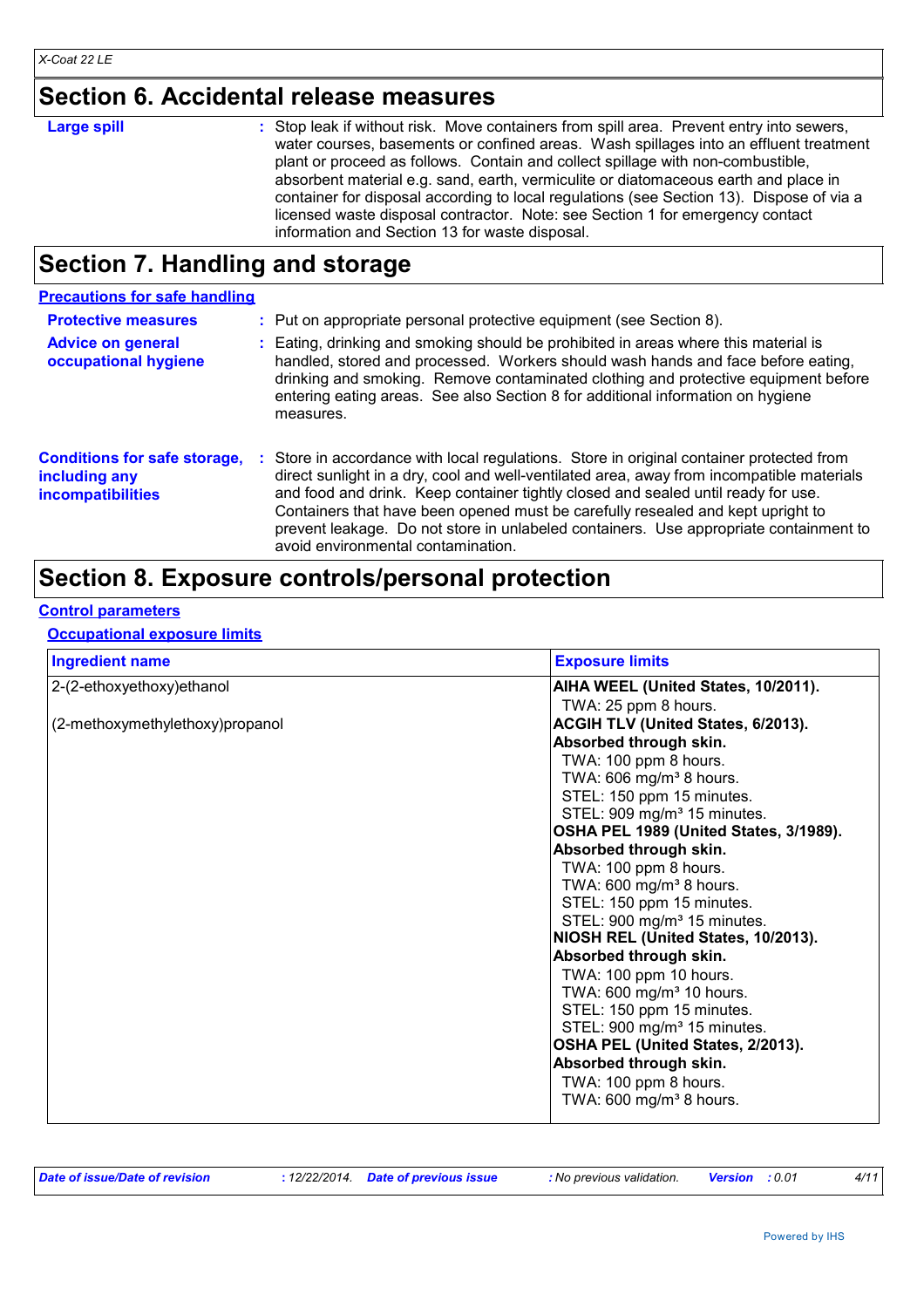## **Section 8. Exposure controls/personal protection**

| <b>Appropriate engineering</b><br><b>controls</b> |                                                                                                                                                                                                                                                                                                                                                                                                 | : Good general ventilation should be sufficient to control worker exposure to airborne<br>contaminants.                                                                                                                                                                                                                                                          |  |
|---------------------------------------------------|-------------------------------------------------------------------------------------------------------------------------------------------------------------------------------------------------------------------------------------------------------------------------------------------------------------------------------------------------------------------------------------------------|------------------------------------------------------------------------------------------------------------------------------------------------------------------------------------------------------------------------------------------------------------------------------------------------------------------------------------------------------------------|--|
| <b>Environmental exposure</b><br><b>controls</b>  |                                                                                                                                                                                                                                                                                                                                                                                                 | Emissions from ventilation or work process equipment should be checked to ensure<br>they comply with the requirements of environmental protection legislation. In some<br>cases, fume scrubbers, filters or engineering modifications to the process equipment<br>will be necessary to reduce emissions to acceptable levels.                                    |  |
| <b>Individual protection measures</b>             |                                                                                                                                                                                                                                                                                                                                                                                                 |                                                                                                                                                                                                                                                                                                                                                                  |  |
| <b>Hygiene measures</b>                           | Wash hands, forearms and face thoroughly after handling chemical products, before<br>eating, smoking and using the lavatory and at the end of the working period.<br>Appropriate techniques should be used to remove potentially contaminated clothing.<br>Wash contaminated clothing before reusing. Ensure that eyewash stations and safety<br>showers are close to the workstation location. |                                                                                                                                                                                                                                                                                                                                                                  |  |
| <b>Eye/face protection</b>                        |                                                                                                                                                                                                                                                                                                                                                                                                 | Safety eyewear complying with an approved standard should be used when a risk<br>assessment indicates this is necessary to avoid exposure to liquid splashes, mists,<br>gases or dusts. If contact is possible, the following protection should be worn, unless<br>the assessment indicates a higher degree of protection: safety glasses with side-<br>shields. |  |
| <b>Skin protection</b>                            |                                                                                                                                                                                                                                                                                                                                                                                                 |                                                                                                                                                                                                                                                                                                                                                                  |  |
| <b>Hand protection</b>                            |                                                                                                                                                                                                                                                                                                                                                                                                 | : Chemical-resistant, impervious gloves complying with an approved standard should be<br>worn at all times when handling chemical products if a risk assessment indicates this is<br>necessary.                                                                                                                                                                  |  |
| <b>Body protection</b>                            | ÷.                                                                                                                                                                                                                                                                                                                                                                                              | Personal protective equipment for the body should be selected based on the task being<br>performed and the risks involved and should be approved by a specialist before<br>handling this product.                                                                                                                                                                |  |
| <b>Other skin protection</b>                      |                                                                                                                                                                                                                                                                                                                                                                                                 | Appropriate footwear and any additional skin protection measures should be selected<br>based on the task being performed and the risks involved and should be approved by a<br>specialist before handling this product.                                                                                                                                          |  |
| <b>Respiratory protection</b>                     |                                                                                                                                                                                                                                                                                                                                                                                                 | Use a properly fitted, air-purifying or air-fed respirator complying with an approved<br>standard if a risk assessment indicates this is necessary. Respirator selection must be<br>based on known or anticipated exposure levels, the hazards of the product and the safe<br>working limits of the selected respirator.                                         |  |

# **Section 9. Physical and chemical properties**

| <b>Date of issue/Date of revision</b>           | : 12/22/2014.<br><b>Date of previous issue</b><br><b>Version</b><br>: 0.01<br>: No previous validation. | 5/11 |
|-------------------------------------------------|---------------------------------------------------------------------------------------------------------|------|
| <b>Specific gravity</b>                         | : $1.03$ g/cm <sup>3</sup>                                                                              |      |
| <b>Vapor density</b>                            | : $<$ 1 [Air = 1]                                                                                       |      |
| <b>Vapor pressure</b>                           | $:$ <4 kPa (<30 mm Hg) [room temperature]                                                               |      |
| Lower and upper explosive<br>(flammable) limits | : Not available                                                                                         |      |
| <b>Flammability (solid, gas)</b>                | : Not available                                                                                         |      |
| <b>Evaporation rate</b>                         | : Not available                                                                                         |      |
| <b>Flash point</b>                              | : Closed cup: $>93.334^{\circ}$ C ( $>200^{\circ}$ F)                                                   |      |
| <b>Boiling point</b>                            | : $100^{\circ}$ C (212 $^{\circ}$ F)                                                                    |      |
| <b>Melting point</b>                            | : $0^{\circ}$ C (32 $^{\circ}$ F)                                                                       |      |
| pH                                              | : 8 to 8.5                                                                                              |      |
| <b>Odor threshold</b>                           | : Not available                                                                                         |      |
| <b>Odor</b>                                     | : Bland                                                                                                 |      |
| <b>Color</b>                                    | : Milky White                                                                                           |      |
| <b>Physical state</b>                           | : Liquid                                                                                                |      |
| <b>Appearance</b>                               |                                                                                                         |      |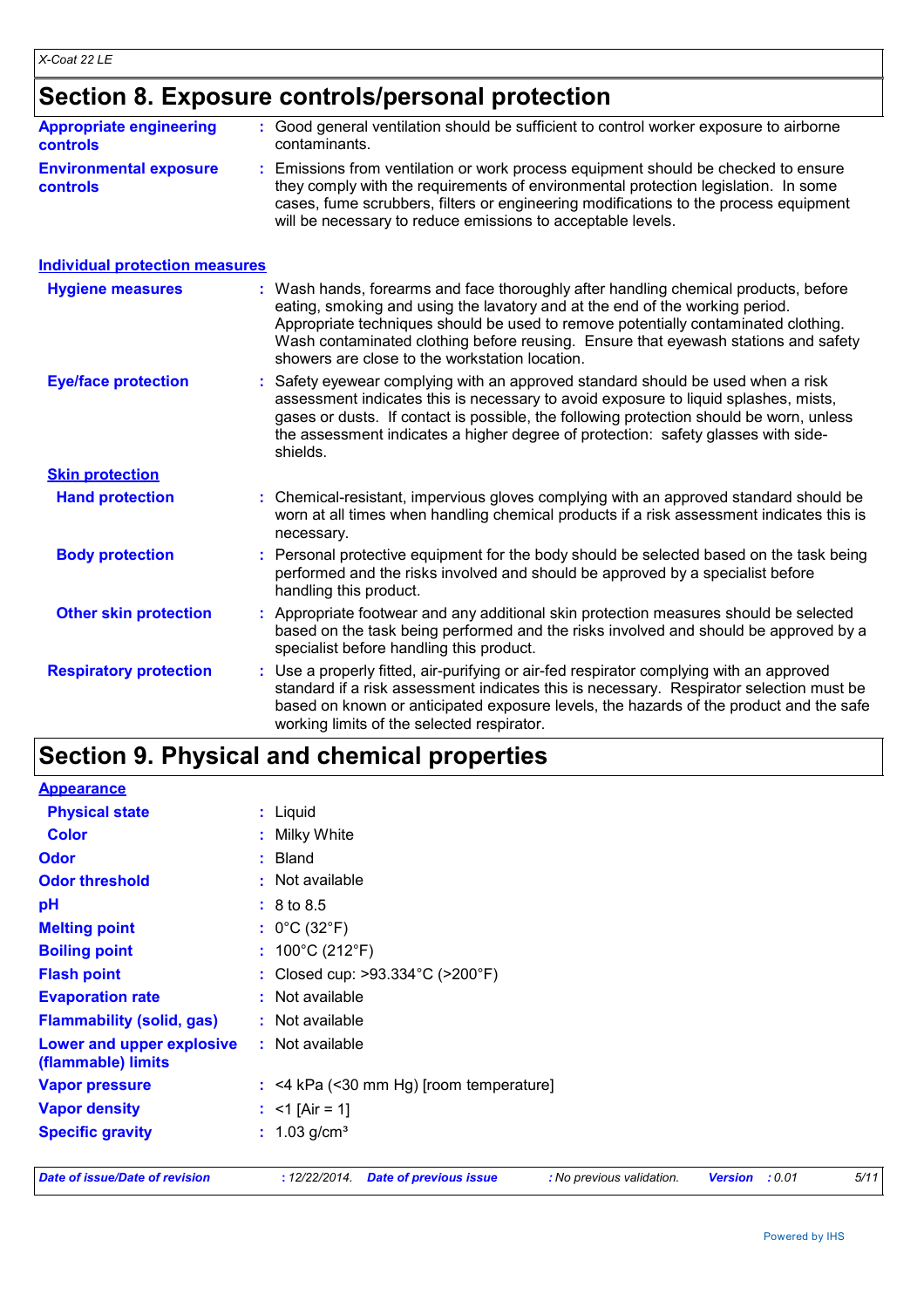# **Section 9. Physical and chemical properties**

| <b>Solubility</b>                                                                            | : Not available |
|----------------------------------------------------------------------------------------------|-----------------|
| <b>Partition coefficient: n-</b><br>octanol/water                                            | : Not available |
| <b>Auto-ignition temperature</b>                                                             | : Not available |
| <b>Viscosity</b>                                                                             | : Not available |
| <b>VOC content</b>                                                                           | $: 1\%$         |
| VOCs are calculated following the requirements under 40 CER. Part 59, Subpart C for Consumer |                 |

| <b>Section 10. Stability and reactivity</b>         |  |                                                                                                           |  |
|-----------------------------------------------------|--|-----------------------------------------------------------------------------------------------------------|--|
| <b>Reactivity</b>                                   |  | : No specific test data related to reactivity available for this product or its ingredients.              |  |
| <b>Chemical stability</b>                           |  | : The product is stable.                                                                                  |  |
| <b>Possibility of hazardous</b><br><b>reactions</b> |  | : Under normal conditions of storage and use, hazardous reactions will not occur.                         |  |
| <b>Conditions to avoid</b>                          |  | : No specific data.                                                                                       |  |
| Incompatible materials                              |  | : No specific data.                                                                                       |  |
| <b>Hazardous decomposition</b><br>products          |  | : Under normal conditions of storage and use, hazardous decomposition products should<br>not be produced. |  |

# **Section 11. Toxicological information**

#### **Information on toxicological effects**

|  | <b>Acute toxicity</b> |
|--|-----------------------|
|--|-----------------------|

| <b>Product/ingredient name</b>      | <b>Result</b> | <b>Species</b> | <b>Dose</b>            | <b>Exposure</b> |
|-------------------------------------|---------------|----------------|------------------------|-----------------|
| 2-(2-ethoxyethoxy) ethanol          | LD50 Oral     | Rat            | 7500 mg/kg             |                 |
| (2-methoxymethylethoxy)<br>propanol | ILD50 Dermal  | Rabbit         | $ 9500 \text{ mg/kg} $ |                 |
|                                     | LD50 Oral     | Rat            | 5135 mg/kg             |                 |
| tris(2-butoxyethyl) phosphate       | ILD50 Oral    | Rat            | $3$ g/kg               |                 |

#### **Irritation/Corrosion**

| <b>Product/ingredient name</b>        | <b>Result</b>                                                          | <b>Species</b> | <b>Score</b>              | <b>Exposure</b>                | <b>Observation</b> |
|---------------------------------------|------------------------------------------------------------------------|----------------|---------------------------|--------------------------------|--------------------|
| 2-(2-ethoxyethoxy)ethanol             | Eyes - Mild irritant                                                   | Rabbit         |                           | 125                            |                    |
|                                       | Eyes - Moderate irritant                                               | Rabbit         |                           | milligrams<br>500              |                    |
|                                       | Skin - Mild irritant                                                   | Rabbit         |                           | milligrams<br>24 hours 500     |                    |
| (2-methoxymethylethoxy)               | Eyes - Mild irritant                                                   | Human          |                           | milligrams<br>8 milligrams     |                    |
| propanol                              | Eyes - Mild irritant                                                   | Rabbit         |                           | 24 hours 500                   |                    |
|                                       | Skin - Mild irritant                                                   | Rabbit         |                           | milligrams<br>500              |                    |
| tris(2-butoxyethyl) phosphate         | Eyes - Mild irritant                                                   | Rabbit         |                           | milligrams<br>24 hours 500     |                    |
|                                       |                                                                        |                |                           | milligrams                     |                    |
| <b>Date of issue/Date of revision</b> | Skin - Mild irritant<br>: 12/22/2014.<br><b>Date of previous issue</b> | Rabbit         | : No previous validation. | 24 hours 500<br><b>Version</b> | 6/11<br>: 0.01     |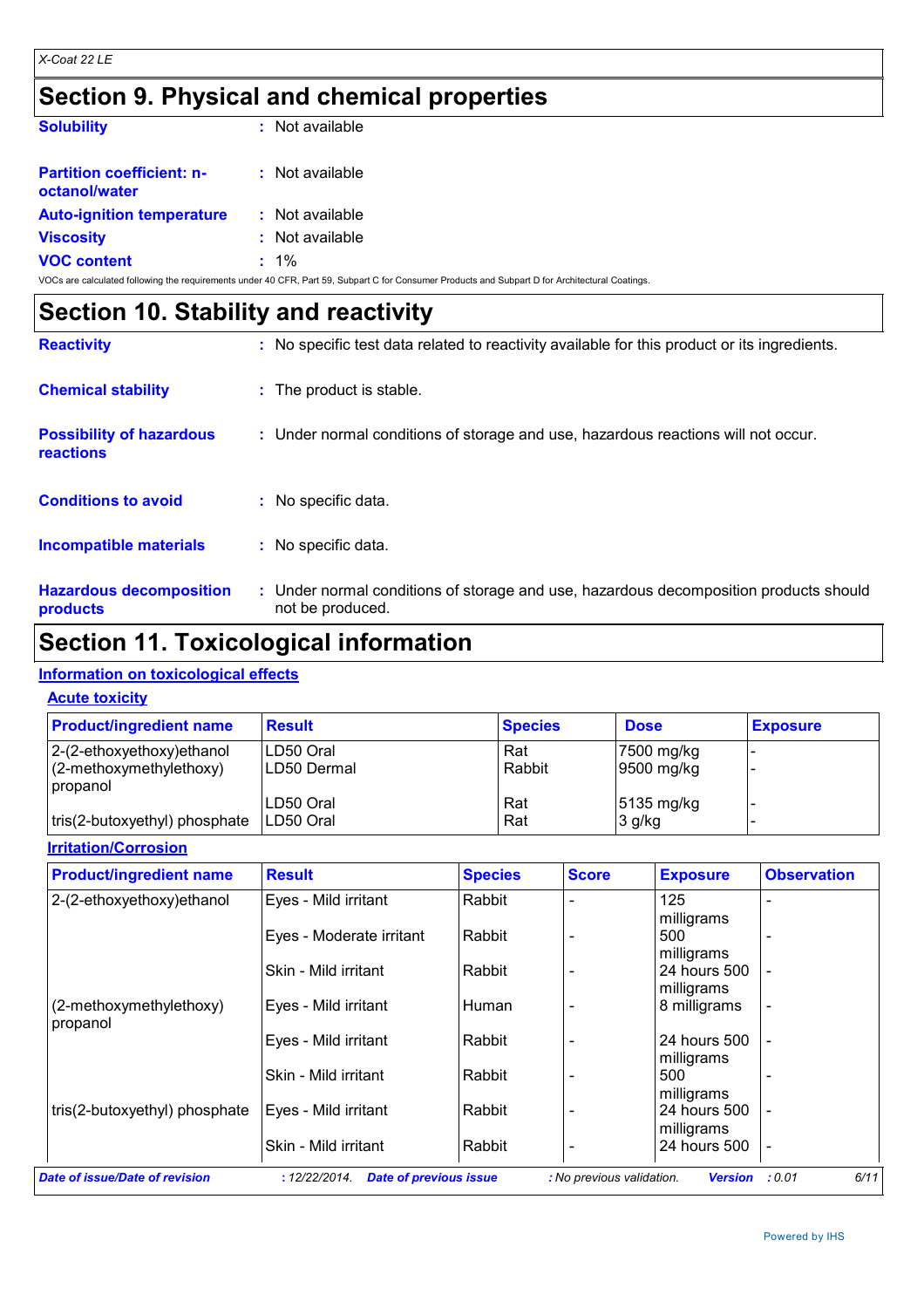# **Section 11. Toxicological information**

|                      |  | .<br>aills. |  |
|----------------------|--|-------------|--|
| <b>Concitization</b> |  |             |  |

|  | ısıuzauor |  |
|--|-----------|--|
|  |           |  |

Not available.

#### **Mutagenicity**

Not available.

#### **Carcinogenicity**

Not available.

#### **Reproductive toxicity**

Not available.

#### **Teratogenicity**

Not available.

#### **Specific target organ toxicity (single exposure)**

Not available.

#### **Specific target organ toxicity (repeated exposure)**

Not available.

#### **Aspiration hazard**

Not available.

| <b>Information on the likely</b> | : Not available |
|----------------------------------|-----------------|
| routes of exposure               |                 |

### **Potential acute health effects**

| <b>Eye contact</b>  | : No known significant effects or critical hazards.                                                                   |
|---------------------|-----------------------------------------------------------------------------------------------------------------------|
| <b>Inhalation</b>   | : Exposure to decomposition products may cause a health hazard. Serious effects may<br>be delayed following exposure. |
| <b>Skin contact</b> | : No known significant effects or critical hazards.                                                                   |
| <b>Ingestion</b>    | : No known significant effects or critical hazards.                                                                   |

#### **Symptoms related to the physical, chemical and toxicological characteristics**

| <b>Eye contact</b>  | : No specific data. |
|---------------------|---------------------|
| <b>Inhalation</b>   | : No specific data. |
| <b>Skin contact</b> | : No specific data. |
| Ingestion           | : No specific data. |

#### **Delayed and immediate effects and also chronic effects from short and long term exposure**

| <b>Short term exposure</b>              |                 |
|-----------------------------------------|-----------------|
| <b>Potential immediate</b><br>effects   | : Not available |
| <b>Potential delayed effects</b>        | : Not available |
| <b>Long term exposure</b>               |                 |
| <b>Potential immediate</b><br>effects   | : Not available |
| <b>Potential delayed effects</b>        | : Not available |
| <b>Potential chronic health effects</b> |                 |

| Date of issue/Date of revision |  | : 12/22/2014 Date of previous issue | : No previous validation. | <b>Version</b> : 0.01 |  | 7/11 |
|--------------------------------|--|-------------------------------------|---------------------------|-----------------------|--|------|
|--------------------------------|--|-------------------------------------|---------------------------|-----------------------|--|------|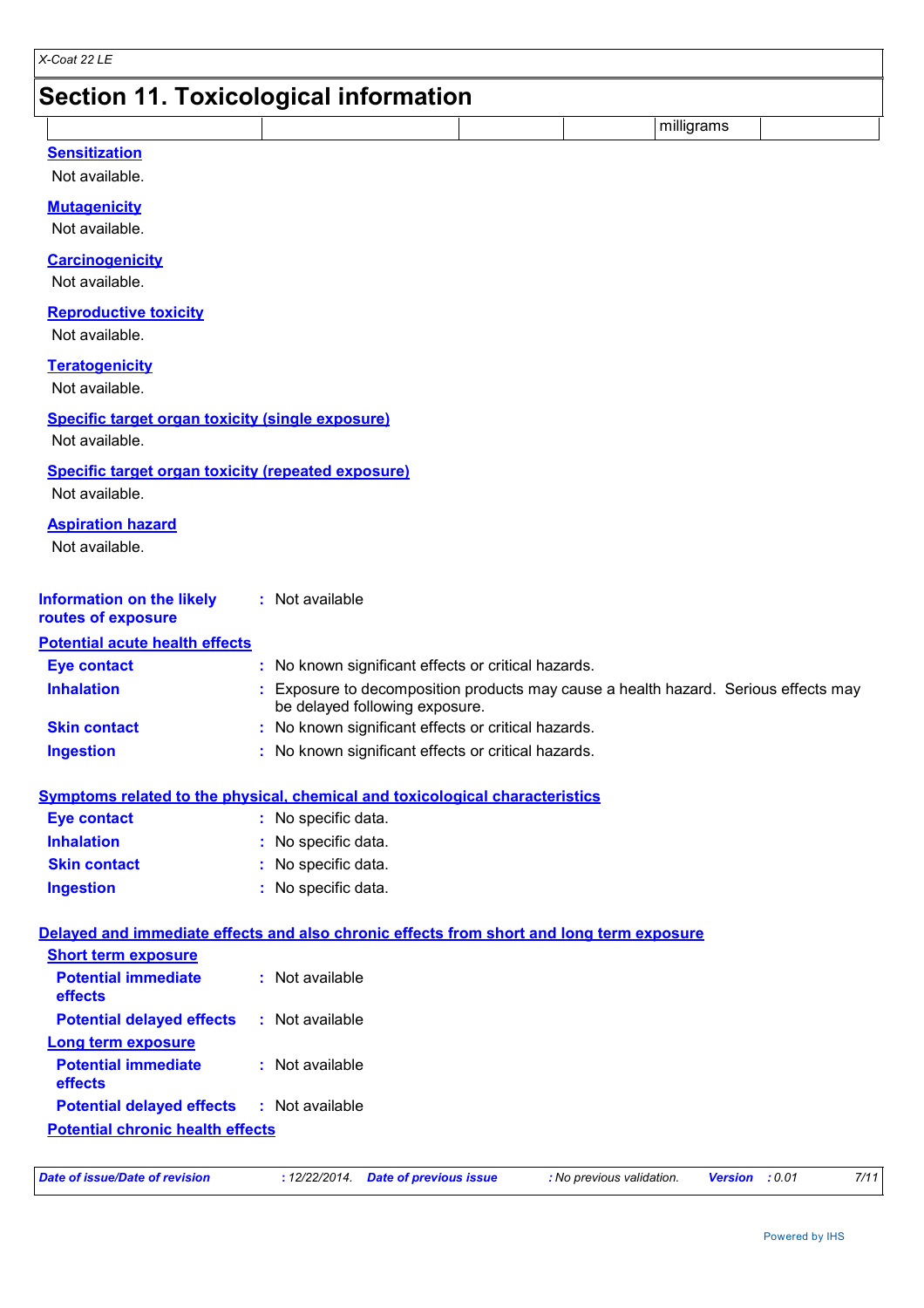# **Section 11. Toxicological information**

#### Not available.

| <b>General</b>               | : No known significant effects or critical hazards. |
|------------------------------|-----------------------------------------------------|
| <b>Carcinogenicity</b>       | : No known significant effects or critical hazards. |
| <b>Mutagenicity</b>          | : No known significant effects or critical hazards. |
| <b>Teratogenicity</b>        | : No known significant effects or critical hazards. |
| <b>Developmental effects</b> | : No known significant effects or critical hazards. |
| <b>Fertility effects</b>     | : No known significant effects or critical hazards. |

#### **Numerical measures of toxicity**

#### **Acute toxicity estimates**

| <b>Route</b> | <b>ATE value</b> |
|--------------|------------------|
| Oral         | 232342 mg/kg     |

# **Section 12. Ecological information**

| <b>Toxicity</b>                |                                                                          |                                                                 |                      |
|--------------------------------|--------------------------------------------------------------------------|-----------------------------------------------------------------|----------------------|
| <b>Product/ingredient name</b> | <b>Result</b>                                                            | <b>Species</b>                                                  | <b>Exposure</b>      |
| $ 2-(2-ethoxyethoxy)ethanol$   | Acute LC50 3340000 µg/l Fresh water                                      | Daphnia - Daphnia magna -<br><b>Neonate</b>                     | 48 hours             |
| tris(2-butoxyethyl) phosphate  | Acute LC50 6010000 µg/l Fresh water<br>Acute LC50 11200 µg/l Fresh water | Fish - Ictalurus punctatus<br><b>Fish - Pimephales promelas</b> | 96 hours<br>96 hours |

#### **Persistence and degradability**

Not available.

#### **Bioaccumulative potential**

| <b>Product/ingredient name</b>                             | $\mathsf{LoaP}_\mathsf{ow}$ | <b>BCF</b> | <b>Potential</b> |
|------------------------------------------------------------|-----------------------------|------------|------------------|
| $ 2-(2-ethoxyethoxy)ethanol$<br>$(2$ -methoxymethylethoxy) | $-0.54$<br>0.004            |            | l low<br>low     |
| <i>c</i> opanol                                            |                             |            |                  |
| $ tris(2-butoxyethyl)$ phosphate $ 3.75 $                  |                             | 5.8        | l low            |

#### **Mobility in soil**

| <b>Soil/water partition</b> | : Not available |
|-----------------------------|-----------------|
| <b>coefficient (Koc)</b>    |                 |

**Other adverse effects** : No known significant effects or critical hazards.

# **Section 13. Disposal considerations**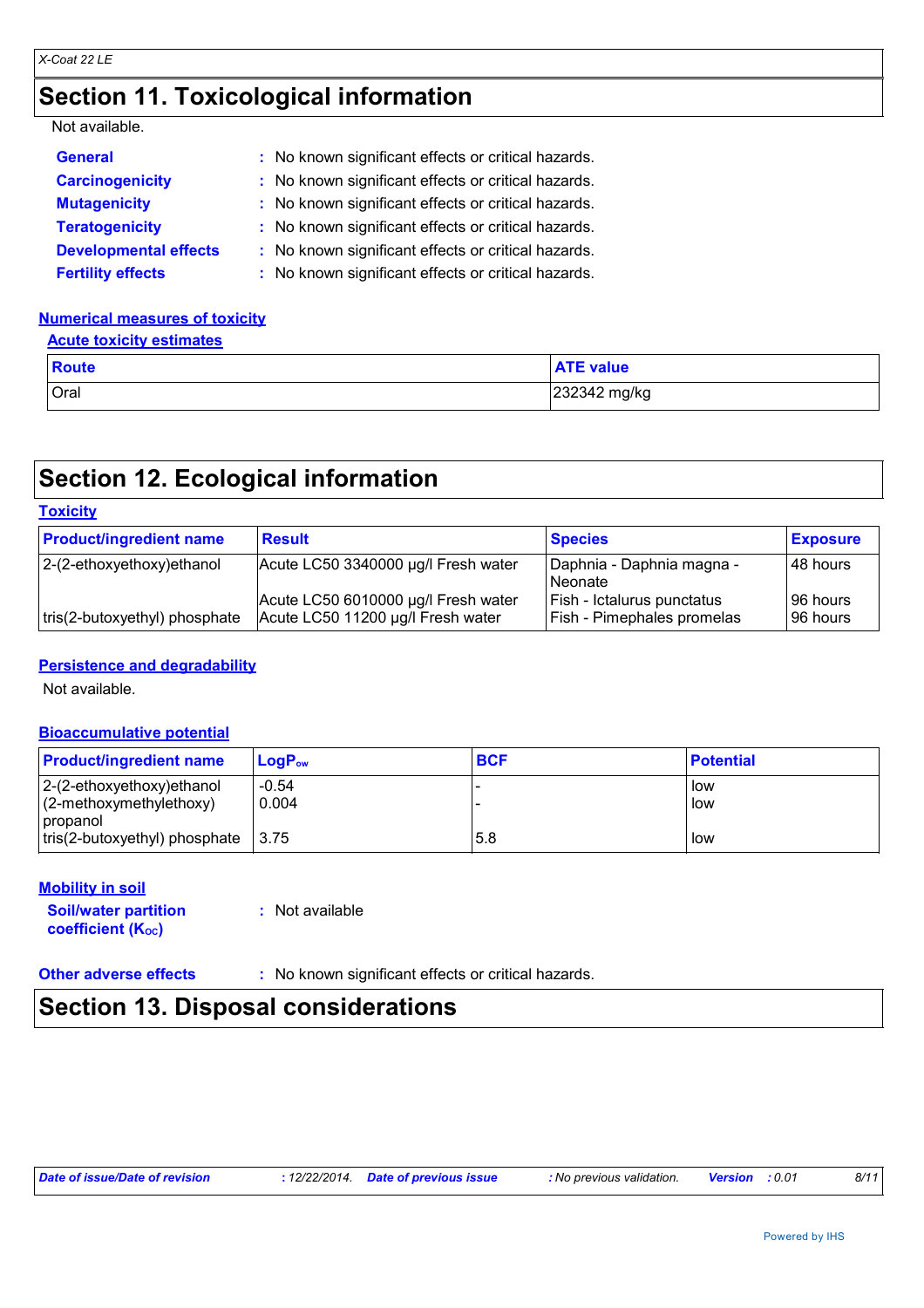# **Section 13. Disposal considerations**

# **Section 14. Transport information**

|                                        | <b>DOT Classification</b> | <b>IMDG</b>                                                                                          | <b>IATA</b>                                                                                                                |
|----------------------------------------|---------------------------|------------------------------------------------------------------------------------------------------|----------------------------------------------------------------------------------------------------------------------------|
| <b>UN number</b>                       | Not regulated             | <b>UN3082</b>                                                                                        | <b>UN3082</b>                                                                                                              |
| <b>UN proper shipping</b><br>name      | $\overline{\phantom{0}}$  | ENVIRONMENTALLY<br><b>HAZARDOUS</b><br>SUBSTANCE, LIQUID, N.<br>O.S. (dibutyl phthalate)             | <b>ENVIRONMENTALLY</b><br>HAZARDOUS SUBSTANCE,<br>LIQUID, N.O.S. (dibutyl<br>phthalate)                                    |
| <b>Transport hazard</b><br>class(es)   | $\overline{\phantom{0}}$  | 9<br>⋭                                                                                               | 9                                                                                                                          |
| <b>Packing group</b>                   | $\blacksquare$            | III                                                                                                  | $\mathbf{III}$                                                                                                             |
| <b>Environmental</b><br><b>hazards</b> | No.                       | Yes.                                                                                                 | Yes.                                                                                                                       |
| <b>Additional</b><br>information       | $\overline{\phantom{0}}$  | The marine pollutant mark<br>is not required when<br>transported in sizes of ≤5<br>L or $\leq$ 5 kg. | The environmentally<br>hazardous substance mark<br>is not required when<br>transported in sizes of ≤5 L<br>or $\leq$ 5 kg. |

**Special precautions for user : Transport within user's premises: always transport in closed containers that are** upright and secure. Ensure that persons transporting the product know what to do in the event of an accident or spillage.

**Transport in bulk according :** Not available. **to Annex II of MARPOL 73/78 and the IBC Code**

# **Section 15. Regulatory information**

| <b>U.S. Federal regulations</b>                                                                          |                  |                               | : United States inventory (TSCA 8b): All components are listed or exempted. |         |       |      |
|----------------------------------------------------------------------------------------------------------|------------------|-------------------------------|-----------------------------------------------------------------------------|---------|-------|------|
| <b>Clean Air Act Section 112</b><br>(b) Hazardous Air<br><b>Pollutants (HAPS)</b><br><b>SARA 311/312</b> | Listed           |                               |                                                                             |         |       |      |
| <b>Classification</b>                                                                                    | : Not applicable |                               |                                                                             |         |       |      |
| Date of issue/Date of revision                                                                           | : 12/22/2014.    | <b>Date of previous issue</b> | : No previous validation.                                                   | Version | :0.01 | 9/11 |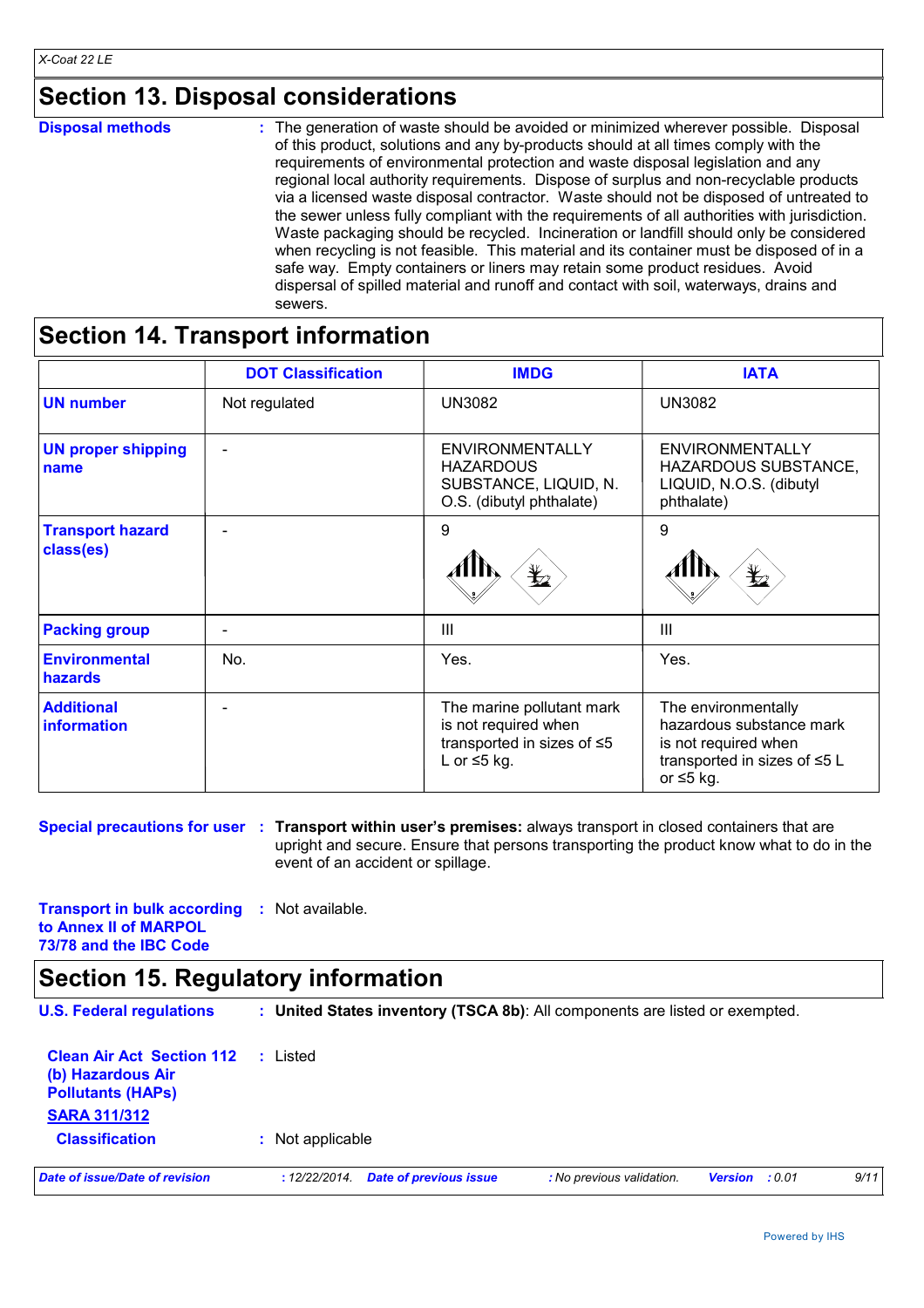# **Section 15. Regulatory information**

**Composition/information on ingredients**

| <b>Name</b>                     | $\frac{9}{6}$ | <b>Fire</b> | <b>Sudden</b><br>hazard release of<br><b>pressure</b> | Reactive | <b>Immediate</b><br>(acute)<br>health<br>hazard | <b>Delayed</b><br>(chronic)<br>health<br>hazard |
|---------------------------------|---------------|-------------|-------------------------------------------------------|----------|-------------------------------------------------|-------------------------------------------------|
| 2-(2-ethoxyethoxy) ethanol      | - 5           | No.         | No.                                                   | No.      | Yes.                                            | No.                                             |
| (2-methoxymethylethoxy)propanol | - 5           | Yes.        | No.                                                   | No.      | Yes.                                            | No.                                             |
| tris(2-butoxyethyl) phosphate   | - 5           | INo.        | No.                                                   | No.      | Yes.                                            | No.                                             |

#### **SARA 313**

|                           | <b>Product name</b>          | <b>CAS number</b> |      |
|---------------------------|------------------------------|-------------------|------|
| <b>Form R - Reporting</b> | 2-(2-ethoxyethoxy)ethanol    | $111-90-0$        | l4.3 |
| <b>requirements</b>       | diammonium zinc biscarbonate | 40861-29-8        | 1.0  |

SARA 313 notifications must not be detached from the SDS and any copying and redistribution of the SDS shall include copying and redistribution of the notice attached to copies of the SDS subsequently redistributed.

#### **State regulations**

#### **California Prop. 65**

**WARNING:** This product contains a chemical known to the State of California to cause birth defects or other reproductive harm.

| <b>Ingredient name</b> | <b>Cancer</b> | <b>Reproductive</b> | No significant risk<br><b>level</b> | <b>Maximum</b><br>acceptable dosage<br>level |
|------------------------|---------------|---------------------|-------------------------------------|----------------------------------------------|
| dibutyl phthalate      | No.           | Yes.                | N <sub>O</sub>                      | Yes.                                         |

#### **International regulations**

**Canada inventory :** All components are listed or exempted.

# **Section 16. Other information**

#### **Hazardous Material Information System (U.S.A.)**



**Caution: HMIS® ratings are based on a 0-4 rating scale, with 0 representing minimal hazards or risks, and 4 representing significant hazards or risks Although HMIS® ratings are not required on SDSs under 29 CFR 1910. 1200, the preparer may choose to provide them. HMIS® ratings are to be used with a fully implemented HMIS® program. HMIS® is a registered mark of the National Paint & Coatings Association (NPCA). HMIS® materials may be purchased exclusively from J. J. Keller (800) 327-6868.**

**The customer is responsible for determining the PPE code for this material.**

#### **National Fire Protection Association (U.S.A.)**